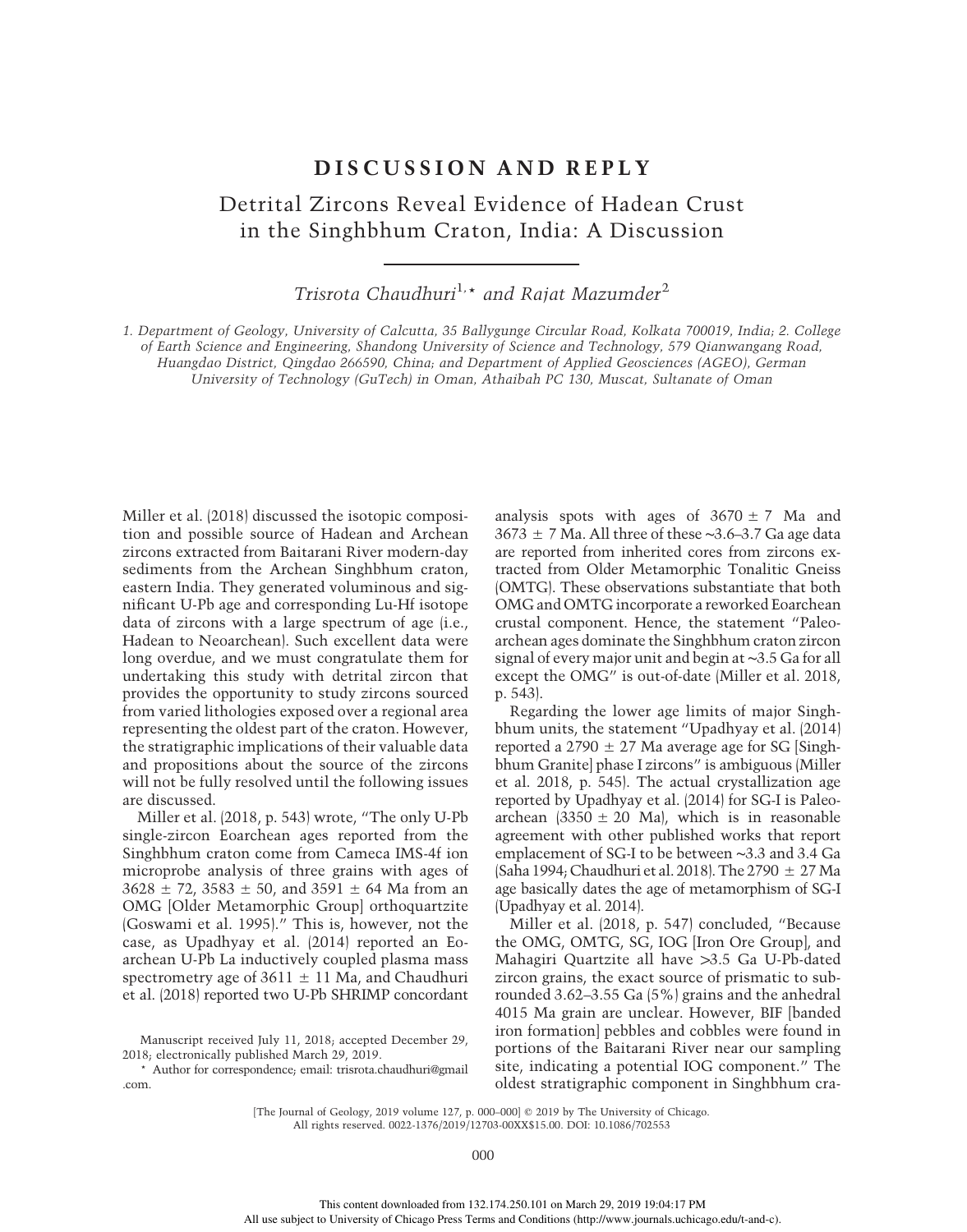

Figure 1. Geological map of Singhbhum craton (modified after Chaudhuri et al. 2018). Black dot and black star indicate sample site of Hadean zircons and Hadean-Archean zircons by Chaudhuri et al. (2018) and Miller et al. (2018), respectively. The thick black line denotes the Baitarani River, and the dashed black line delineates the Baitarani River watershed (after Miller et al. 2018 and references therein). The white star denotes the sample location of 2.8 Ga Tamperkola granite after Bandyopadhyay et al. (2001). OMG = Older Metamorphic Group; OMTG = Older Metamorphic Tonalitic Gneiss; SBG-I = Singhbhum Granite-I; SBG-II = Singhbhum Granite-II.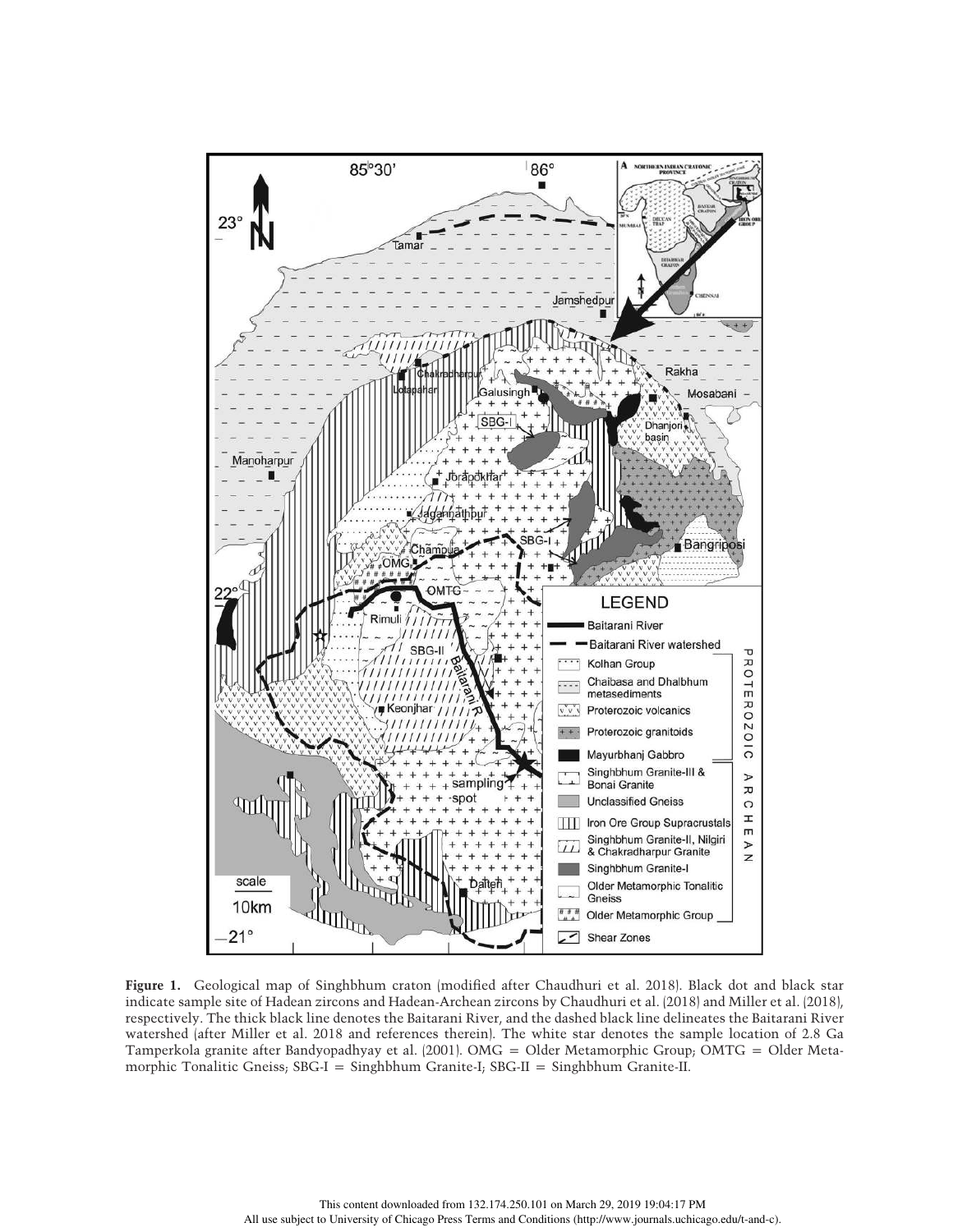

Figure 2. Age (Ma) versus εHf<sup>t</sup> plot of Hadean zircons reported from Singhbhum craton, India (data from Chaudhuri et al. 2018; Miller et al. 2018). Note that all the age spots follow a source Lu/Hf = 0.019 array. CHUR = chondrite uniform reservoir (after Bouvier et al. 2008); MORB-DM = mid-ocean ridge basalt–depleted mantle (after Blichert-Toft and Putchel 2010); UCC = upper continental crust (after Rudnick and Gao 2003).

ton is OMG, which is intruded by a Paleoarchean tonalite-trondhjemite-granodiorite suite locally called OMTG, considered the oldest felsic intrusive component of Singhbhum craton (Saha 1994; Mukhopadhyay 2001). The ∼3.5–3.6 Ga age spots from OMG zircons (Goswami et al. 1995) and ∼3.6–3.7 Ga xenocrysts in OMTG (Upadhyay et al. 2014; Chaudhuri et al. 2018) indicate that a crustal component probably existed before deposition of OMG sediments that was recycled by OMG sandstones and was also reworked by parent magma of OMTG before deposition of IOG greenstone belt sediments. Hence, the probable origin of the Hadean-Eoarchean zircons is more likely to be this oldest, pre-OMG-OMTG crust. Alternatively, this early crustal component may eventually be recycled by IOG sediments (western IOG) that can also contribute such old zircons in Baitarani River sediments.

Miller et al. (2018, p. 547) interpreted that the ∼2.8 Ga zircon grain "could be from the SG, the OMTG, or a minor unit such as the Dhanjori volcanics (Misra and Johnson 2005; Acharyya et al. 2010; Upadhyay et al. 2014)." With no Th/U ratio of zircon and cathodoluminescence (CL) and/or backscattered electron images provided corresponding to the ∼2.8 Ga age spot in the article, there is no way to determine whether this represents crystallization or a metamorphic resetting age. However, if this age represents the crystallization age, we would like to point out ∼2.8 Ga Tamperkola granite (21° 50'N, 84°45'E; Bandyopadhyay et al. 2001) as a possible source located at the western fringe of the Singhbhum craton (fig. 1) that was not considered by the authors. The Dhanjori basin, located at the northeastern fringe of Singhbhum craton (fig. 1), is far beyond the drainage area of Baitarani River and hence cannot contribute any zircon in Baitarani River sediments. On the contrary, if this Mesoarchean spot represents a metamorphic age, the possibilities are rather wide and can be contributed by SG, OMTG, western IOG supracrustals, or even younger sediments (Kolhan Group) exposed in the studied area (fig. 1).

Finding Hadean zircon (4015 Ma) from Singhbhum craton is indeed an important discovery by the authors. However, speculation about its source warrants more clarification than presently stated. The finding of negative εHf<sup>t</sup> in Hadean zircon invariably indicates an enriched source reservoir but not necessarily the presence of felsic crust. For example, Hadean Jack Hill zircons with negative εHf<sup>t</sup> values indicate a reworked mafic source with a source Lu/Hf ratio between 0.020 (Kemp et al. 2010) and 0.022 (Amelin et al. 1999). In a time-integrated εH<sup>t</sup> plot, the 4.015 Ga age spot with  $\epsilon$ H<sup>t</sup> -5.1 coincides with other Hadean age spots reported from the Singhbhum craton (Chaudhuri et al. 2018) to together define a best-fit array (slope 0.01) corresponding to source  $Lu/Hf = 0.019$  (fig. 2). Moreover, the  $^{176}$ Hf/<sup>177</sup>Hf<sup>initial</sup> value of the 4015 Ma spot  $(0.28002)$  is nearly identical to the average  $176$ Hf/ <sup>177</sup>Hf<sup>initial</sup> value (0.28003) of 4031 Ma (<sup>176</sup>Hf/<sup>177</sup>Hf<sup>initial</sup> =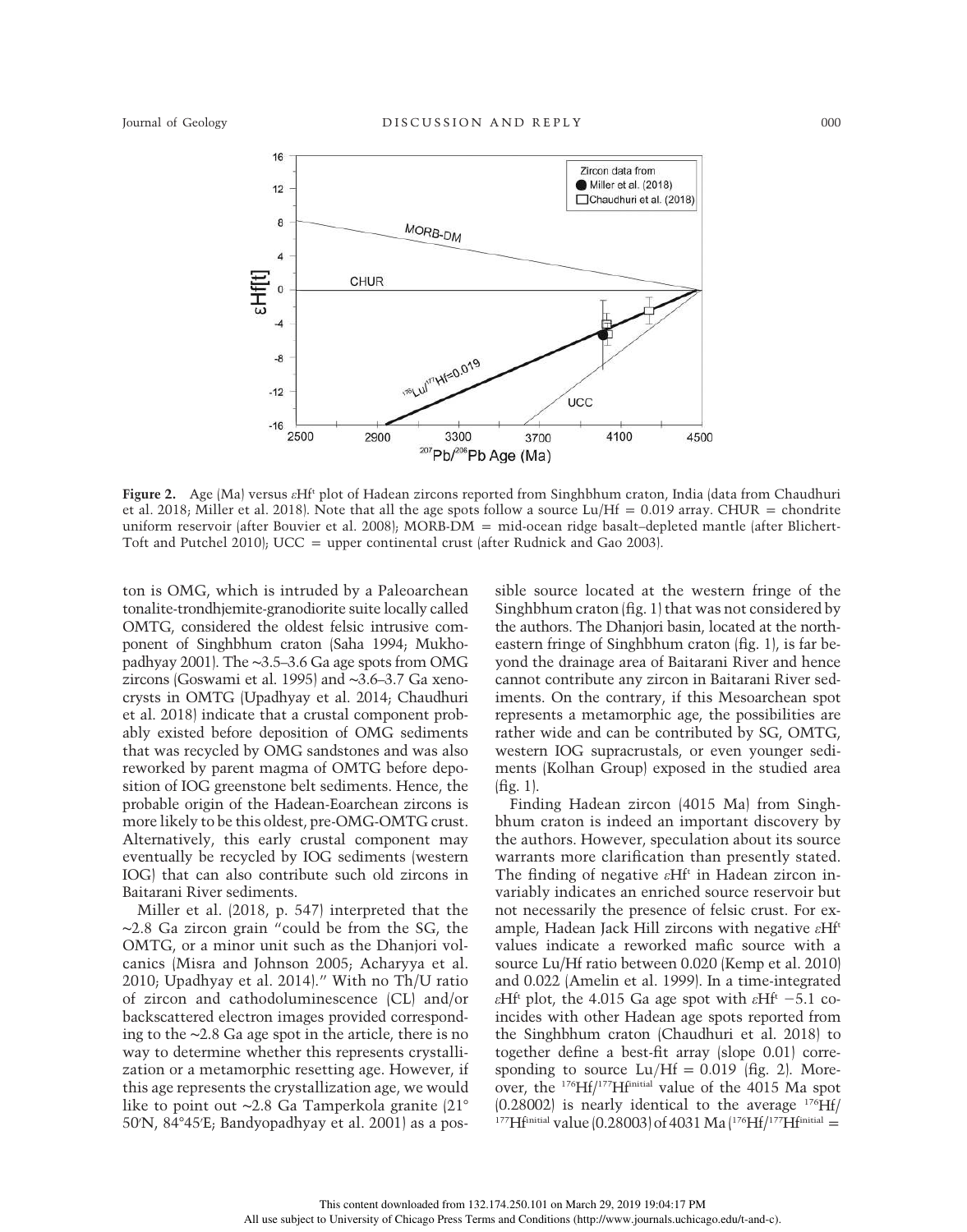0.28005) and 4036 Ma  $(176Hf)^{177}Hf^{initial} = 0.28001$ grains reported by Chaudhuri et al. (2018), indicating that they were derived from a similar (if not the same) source reservoir. However, it is unknown whether mafic or felsic rock(s) hosted these Hadean zircons, but their source Lu/Hf ratio (0.019) suggests that these rock(s) were produced from a reworked maficto intermediate-composition crust existing during Hadean time, which is in contrast with the conclusion of "felsic crust formation before 4015 Ma" drawn by the authors (Miller et al. 2018, p. 549). Rare earth element compositions and the Ti content of these Hadean zircons may provide significant clues in elucidating the nature of source rock (Belousova et al. 2002).

The existence of a depleted mantle reservoir during the Hadean–Early Archean is highly speculative (see Hawkesworth et al. 2010; Kemp et al. 2010). Hence, the model age (4.29 Ga) of a 4.03 Ga age spot with respect to depleted mantle (DM) calculated by Miller et al. (2018) represents only one among many possibilities. Once the Lu/Hf ratio of the source is

estimated, the separation age of the source reservoir can be estimated by calculation of a two-stage model age of zircons (Nebel et al. 2007). We refine this age of separation from DM by calculating a two-stage model age considering crustal  $Lu/Hf = 0.02$  as recommended for mafic crust (Kemp et al. 2010) in combination with DM parameters of Blichert-Toft and Puchtel (2010). We additionally calculated chondrite uniform reservoir model ages ( $T_{\text{CHUR}}$  model ages) for this zircon, considering the possibility of source separation from chondritic mantle, using the CHUR parameters of Bouvier et al. (2008) in combination with  $176$ Lu/ $177$  Hf = 0.02 for mafic crust. These calculations yield  $T_{DM}$  and  $T_{CHUR}$  ages of 4521 and 4507 Ma, respectively, with a difference of only 14 Ma between them.

To conclude, the geochronological data presented by Miller et al. (2018) are very important, but necessary alternative explanations/interpretations are lacking. More intensive scrutiny, along with additional CL images of the zircons, is essential for proper interpretation of their valuable data.

## REFERENCES CITED

- Acharyya, S. K.; Gupta, A.; and Orihashi, Y. 2010. New U-Pb zircon ages from Paleo-Mesoarchean TTG gneisses of the Singhbhum craton, eastern India. Geochem. J. 44:81–88.
- Amelin, Y.; Lee, D. C.; Halliday, A. N.; and Pidgeon, R. T. 1999. Nature of the Earth's earliest crust from hafnium isotopes in single detrital zircons. Nature 399:252–255.
- Bandyopadhyay, P. K.; Chakrabarti, A. K.; DeoMurari, M. P.; and Misra, S. 2001. 2.8 Ga old anorogenic granite-acid volcanics association from western margin of the Singhbhum-Orissa craton, eastern India. Gondwana Res. 4:465–475.
- Belousova, E. A.; Griffin, W. L.; O'Reilly, S. Y.; and Fisher, N. I. 2002. Igneous zircon: trace element composition as an indicator of source rock type. Contrib. Mineral. Petrol. 143:602–622.
- Blichert-Toft, J., and Puchtel, I. S. 2010. Depleted mantle sources through time: evidence from Lu-Hf and Sm-Nd isotope systematics of Archean komatiites. Earth Planet. Sci. Lett. 297:598–606.
- Bouvier, A.; Vervoort, J.; and Patchett, J. 2008. The Lu-Hf and Sm-Nd isotopic composition of CHUR: constraints from unequilibrated chondrites and implications for the bulk composition of terrestrial planets. Earth Planet. Sci. Lett. 273:48–57.
- Chaudhuri, T.; Wan, Y.; Mazumder, R.; Ma, M.; and Liu, D. 2018. Evidence of enriched, Hadean mantle reservoir from 4.2–4.0 Ga zircon xenocrysts from Paleoarchean TTGs of the Singhbhum craton, eastern India. Sci. Rep. 8:7069.
- Goswami, J. N.; Mishra, S.; Wiedenbeck, M.; Ray, S. L.; and Saha, A. K. 1995. 3.55 Ga old zircon from Singhbhum-Orissa Iron Ore craton, eastern India. Curr. Sci. 69:1008–1011.
- Hawkesworth, C. J.; Dhuime, B.; Pietranik, A. B.; Cawood, P. A.; Kemp, A. I. S.; and Storey, C. D. 2010. The generation and evolution of the continental crust. J. Geol. Soc. Lond. 167:229–248.
- Kemp, A. I. S.; Wilde, S. A.; Hawkesworth, C. J.; Coath, C. D.; Nemchin, A.; Pidgeon, R. T.; Vervoort, J. D.; and DuFrane, S. A. 2010. Hadean crustal evolution revisited: new constraints from Pb-Hf isotope systematics of the Jack Hills zircons. Earth Planet. Sci. Lett. 296:45–56.
- Miller, S. R.; Mueller, P. A.; Meert, J. G.; Kamenov, G. D.; Pivarunas, A. F.; Sinha, A. K.; and Pandit, M. K. 2018. Detrital zircons reveal evidence of Hadean crust in the Singhbhum craton, India. J. Geol. 126:541–552.
- Misra, S., and Johnson, P. T. 2005. Geochronological constraints on evolution of Singhbhum Mobile Belt and associated basic volcanics of eastern Indian shield. Gondwana Res. 8:129–142.
- Mukhopadhyay, D. 2001. Archean nucleus of Singhbhum: the present state of knowledge. Gondwana Res. 4:307– 318.
- Nebel, O.; Nebel-Jacobsen, Y.; Mezger, K.; and Berndt, J. 2007. Initial Hf isotope compositions in magmatic zircon from early Proterozoic rocks from the Gawler craton, Australia: a test for zircon model ages. Chem. Geol. 241:23–37.
- Rudnick, R. L., and Gao, S. 2003. The composition of the continental crust. In Holland, H. D., and Turekian, K. K.,